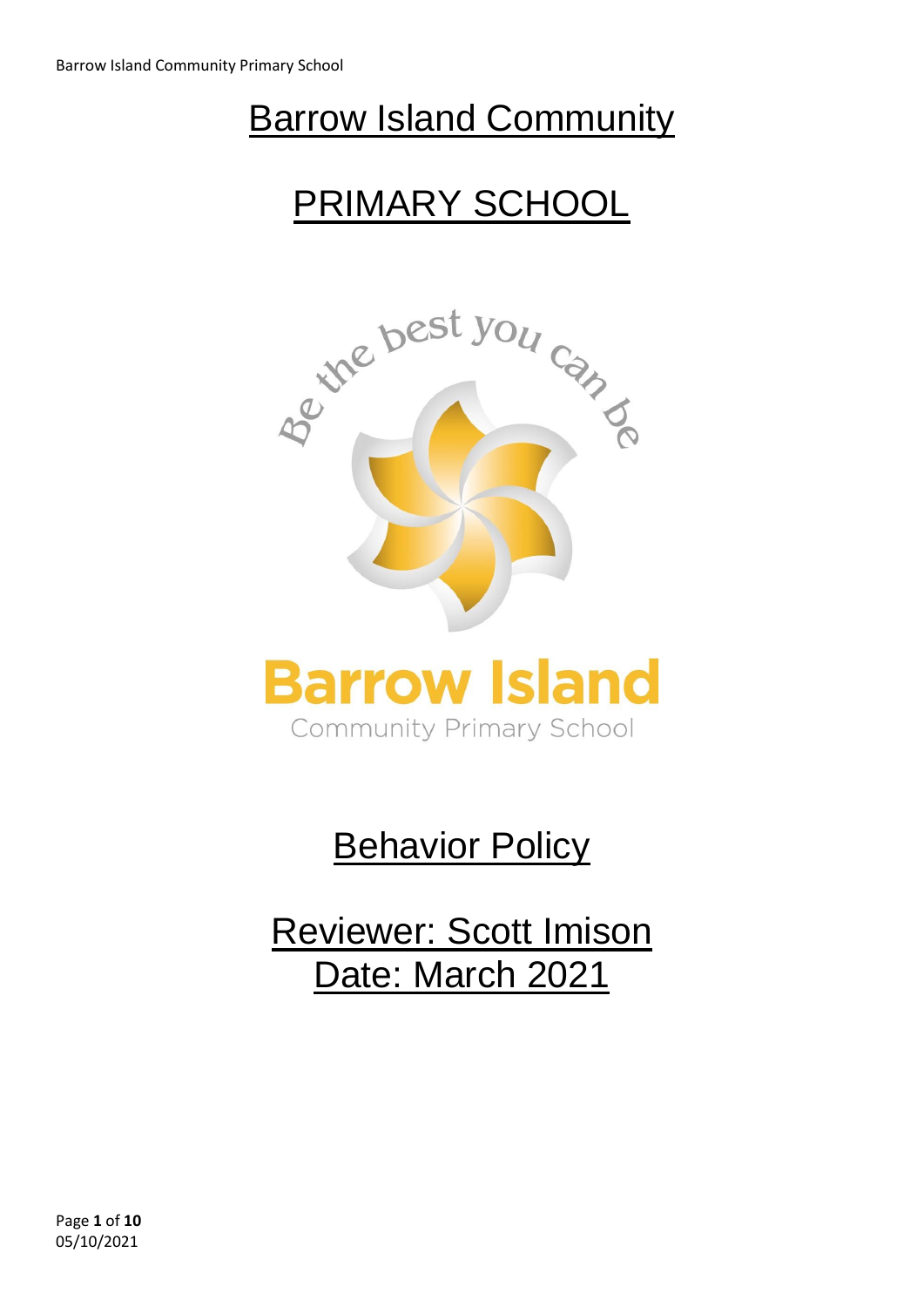## **Behaviour and Discipline Policy**

#### **Introduction**

In their document 'Behaviour and Discipline in Schools – advice for head teachers and school staff', the Department for Education (DfE) have set out the legal powers and duties that govern behaviour and attendance in schools and explains how they apply to teachers, governing bodies, pupils and parents.

Every school must have a Behaviour Policy to meet the requirements of Section 89 of the Education and Inspections Act 2006 (maintained schools)/Education (Independent School Standards) (England) Regulations 2014 (Academies).

Section 78 of the Education Act 2002 requires that the curriculum for a maintained school must promote the spiritual, moral, cultural, mental and physical development of pupils at the school and of society which, in turn, prepares pupils at the school for the opportunities, responsibilities and experiences of later life. Guidance for schools on the promotion of fundamental British values of democracy, the rule of law, individual liberty and mutual respect of those with different faiths and beliefs is available from the DfE. (November 2014).

The Governing Body is responsible for setting general principles that inform the Behaviour Policy and procedures. Governors of maintained schools are required to have a 'Statement of Behaviour Principles' which is a statutory document. (DfE – Policies and other Documents that Governing Bodies and Proprietors are required to have by Law). Head teachers are responsible for developing the Behaviour Policy and supporting procedures, based around the 'Principles' required by the Governing Body, and deciding the standard of behaviour expected of pupils at the school and how that standard will be achieved, the school rules, rewards for good behaviour and any disciplinary penalties for breaking the rules.

In terms of staff and other adults, any person whose work brings them into contact with children including volunteers must follow the principles and guidance outlined in the school Code of Conduct for Staff and other Adults. In addition to this Code of Conduct, all employees engaged to work under Teachers' Terms and Conditions of Employment have a statutory obligation to adhere to the 'Teachers' Standards 2011 (updated 2013)' and in relation to this Code of Conduct, Part 2 of the Teachers' Standards - Personal and Professional Conduct.

## **Aims and expectations**

It is a key aim of Barrow Island Community Primary School that every member of the school community feels valued and respected, and that each person is treated fairly and well. We aim to be a caring community, whose values are built on mutual trust and respect for all. The school behaviour policy is therefore designed to support the way in which all members of the school can live and work

Page **2** of **10** 05/10/2021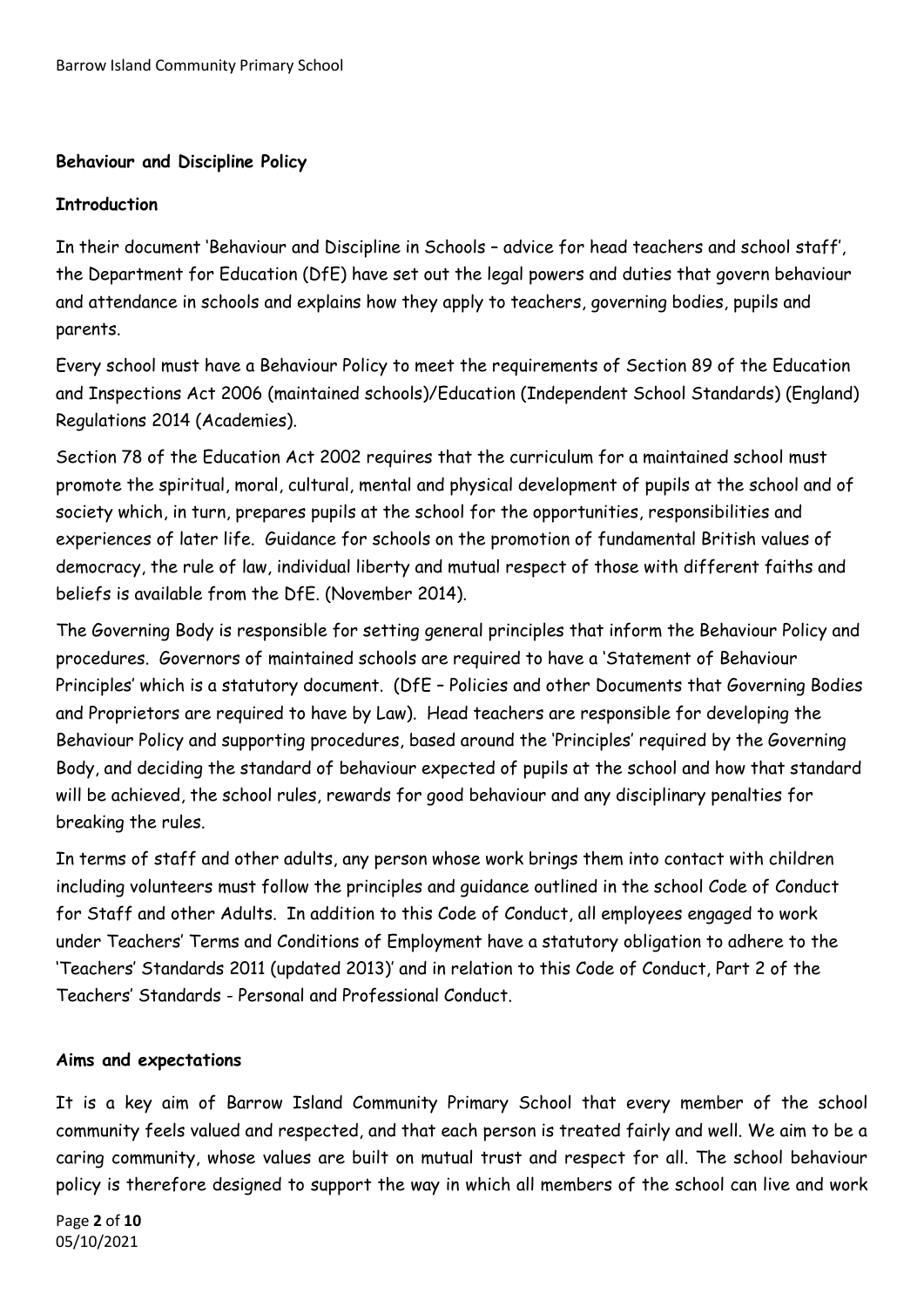together in a supportive way. It aims to promote an environment where everyone feels happy, safe and secure.

*The Governors and Staff of Barrow Island Community Primary School wish to promote a warm, friendly and caring, family-like atmosphere where expectations are high. Every child will be valued and encouraged to exploit their individual potential to the full, regardless of gender or ability...*

*We have a common purpose in providing a wide, balanced and carefully planned curriculum, which promotes the academic, social, moral, physical, spiritual, cultural and aesthetic development of the children.*

*We believe that working towards our General Aims will encourage the children who attend Barrow Island Community Primary School to grow up into well-balanced and well-informed adults.*

Governors / Staff: 2020

The school follows the 'Golden Rules', but the primary aim of the behaviour policy is not a system to enforce rules. It is a means of promoting good relationships, so that people can work together with the common purpose of helping everyone to learn. This policy supports the school community in aiming to allow everyone to work together in an effective and considerate way.

The school expects every member of the school community to behave in a considerate way towards others.

We aim to treat all children fairly and apply this behaviour policy in a consistent way.

This policy aims to help children to grow in a safe and secure environment, and to become positive, responsible and increasingly independent members of the school community.

The school rewards good behaviour, as it believes that this will develop an ethos of kindness and cooperation. This policy is designed to promote good behaviour, rather than merely deter anti-social behaviour.

Underpinning this Policy are the Golden Rules:

- We are gentle
- We are kind and helpful
- We work hard
- We listen
- We look after property
- We are honest

A poster of the Golden rules is displayed in each classroom. An adapted set of rules are displayed in the playground.

## **Rewards and Consequences**

Page **3** of **10** 05/10/2021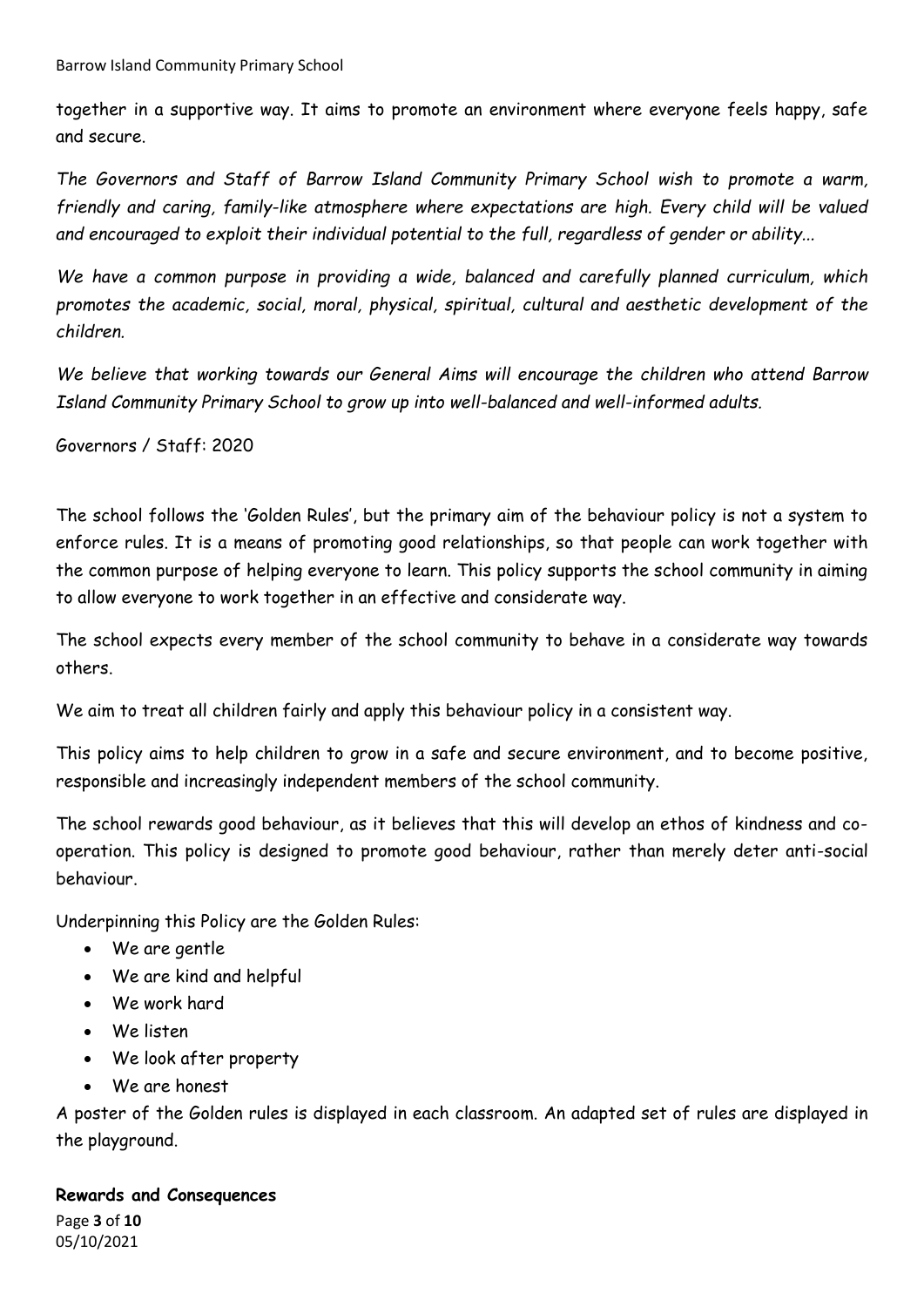Children who keep to the Golden Rules will be rewarded with 30 minutes Golden Time each Friday. Breaking the Golden Rules results in loss of Golden Time.

In addition to this we praise and reward children for good behaviour in a variety of ways:

- House points are awarded and these are tallied at the end of each half-term to determine which house gets 10 minutes extra playtime.
- teachers congratulate children visually (thumbs up, smile...) and/or verbally, either personally or to a wider audience;
- teachers give stickers to children and may operate cumulative award systems within their classroom;
- other adults are informed and share the "celebration", including staff members, volunteers, visiting Governors and parents;
- whole classes may be given a "treat", such as additional playtime; each fortnight, or thereabouts, we nominate children from each class to be recognised for their achievement, behaviour and caring actions towards others'; each child receives a sticker in the school praise assembly and their name is recorded in the "Praise Book".
- children may be given responsible jobs, such as lunchtime monitors, so that they can act as positive role models;
- all classes have an opportunity to lead an assembly where they are able to show examples of their work.

The school tries to acknowledge all the efforts and achievements of children and adults, both in and out of school.

The school employs a number of **sanctions and consequences** to ensure a safe and positive learning environment. We employ each sanction appropriately to each individual situation.

We expect children to listen carefully to, and follow all reasonable requests and instructions. If they do not do so, we will initially use either non-verbal prompts, such as a shake of the head or a "look", or a verbal reminder of the Golden Rules.

If the problem continues we would move the child closer to the teacher to work, or sit them on a table away from other pupils so that their behaviour does not affect the education of others.

We expect children to work hard. If they do not do so, we may ask them to redo a task, perhaps in school during playtime or at home, as additional homework.

If a child misbehaves repeatedly, we isolate the child from the rest of the class until s/he calms down, and is in a position to work sensibly again with others. This may be in another classroom, in another part of the school with a Teaching Assistant or in the Head Teacher's or Deputy Head Teacher's Office.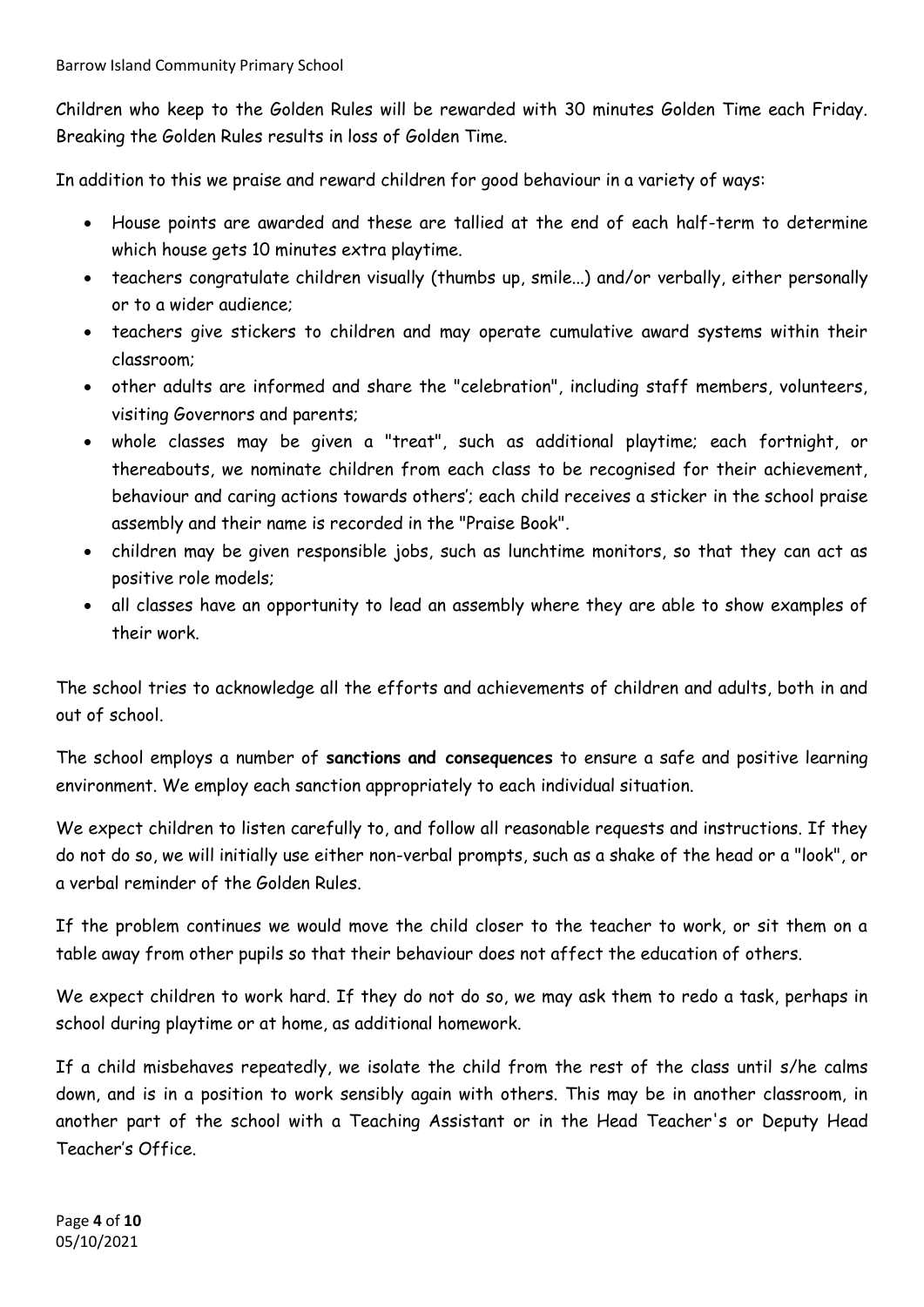If the children do not keep to the golden rules, 'Golden Time' will be lost. If the children continue to misbehave, other sanctions such as being sent to 'Golden Rules' room at playtimes. This is in the Year 6 classroom each playtime and children sent there are required to stay all playtime copying out the Golden Rules. They may also at times be excluded from certain activities.

Pupils themselves may also request "Time Out" if they feel that they are losing control of their behaviour. This is at the discretion of the class teacher.

The safety of the children is paramount in all situations. If a child's behaviour endangers the safety of others, the class teacher stops the activity and prevents the child from taking part for the rest of that session. The class may also be removed to ensure their safety.

If a child threatens, hurts or bullies another pupil, the class teacher records the incident. The child would be spoken to so that they are aware of the impact of their behaviour and expected to offer an apology when appropriate to their "victim". If the problem persists parents and/or outside agencies would be asked to become involved following the procedures in our anti-bullying policy.

If a child repeatedly acts in a way that disrupts or upsets others, the school contacts the child's parents and seeks an appointment in order to discuss the situation, with a view to improving the behaviour of the child.

A child may be put on "monitoring chart" if their behaviour is becoming a concern and the more minor sanctions have proved unsuccessful. Stage 1 would involve only the school and the pupil, monitoring behaviour for each teaching session and break time over the period of a week/fortnight, perhaps with a reward or incentive on offer. Stage 2 would involve the parent contributing so that the report becomes a three way system of monitoring (school, child and parent).

If there are incidents of anti-social behaviour, the class teacher may discuss these with the whole class during 'circle time'. The School Council may also discuss whole school issues.

The school does not tolerate bullying of any kind. If we discover that an act of bullying or intimidation has taken place, we act immediately to stop any further occurrences of such behaviour. While it is very difficult to eradicate bullying, we do everything in our power to ensure that all children attend school free from fear.

Where the pupil does not respond to warnings, they are issued with an Incident Log which is held centrally. When the pupil receives high numbers of these, they trigger parent involvement.

## **Restorative Justice/Reflection on Actions**

Restorative justice is a process which restores relationships where there have been problems. It is an opportunity for both sides to explain what happened and to try and come up with a solution. Where there has been an issue the individuals involved will meet with a mediator who will ask them three main questions:

Page **5** of **10** 05/10/2021 What happened?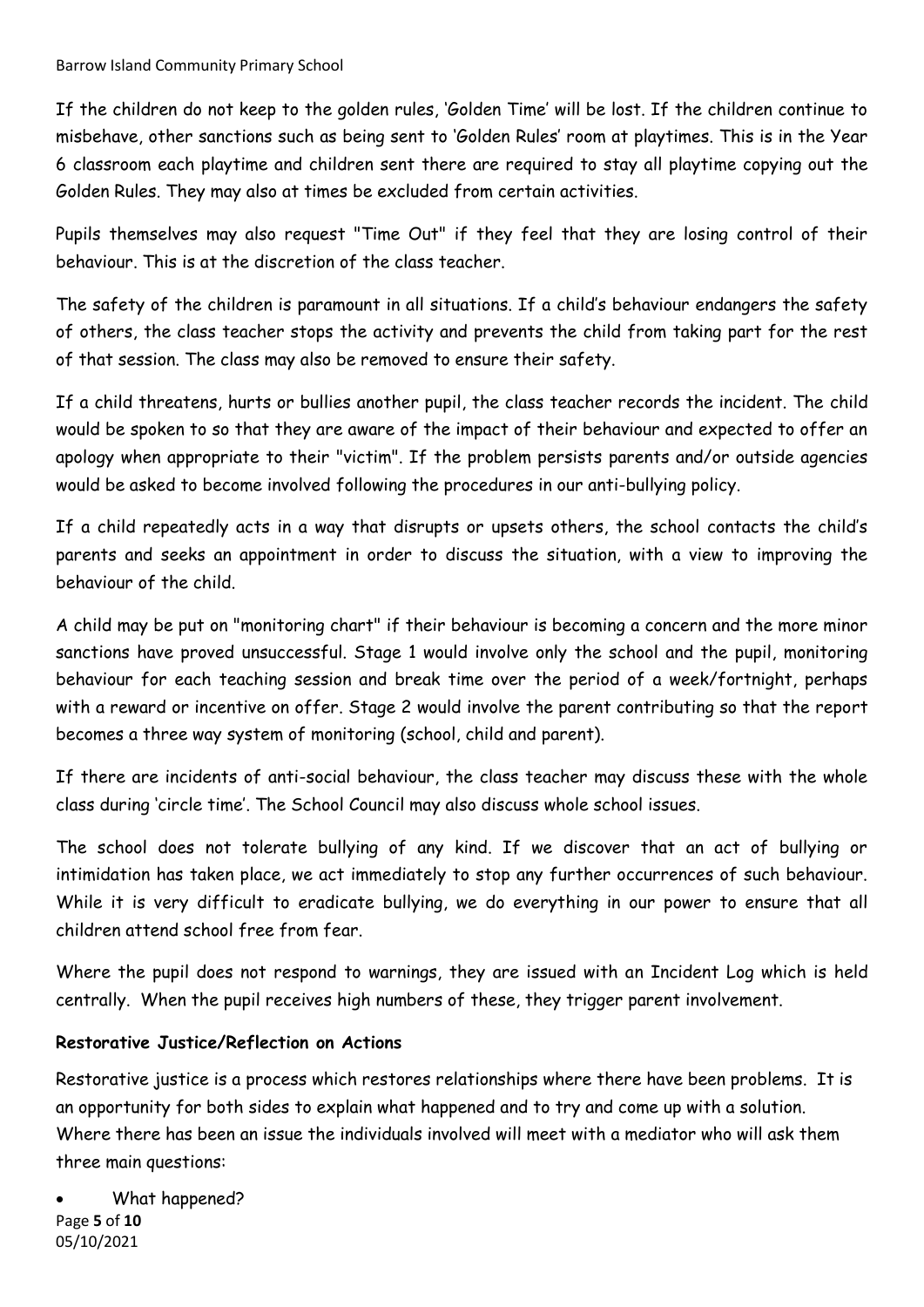- Who else has been affected by this?
- What can be done to prevent this happening again?

The questions have been designed so that both sides have an opportunity to hear the situation from each other. It enables them to think about how this may have affected the other person but also the other pupils and their learning. By doing this and coming up with solutions it encourages both parties to take responsibility for their actions and make them aware of the impact they are having on others. It is also very helpful to hear the other side of the story and really appreciate why others may be upset.

Restorative justice works extremely well if there has been a repeated problem for a pupil and member of staff. This is because it gives them an opportunity to air their differences, appreciate how the other feels, and move on in a positive light, always with the aim to solve the problem, move on and prevent the same situation arising again.

Restorative justice also works very well when pupils fall out with each other, allowing them to see the impact of their actions, apologise if necessary and put it behind them.

Meetings are always held in a neutral place with a mediator who is not involved. The mediator's job is to keep everyone calm and civil and help those involved to move forward to restore the relationship.

Reflection on actions is normally used to allow the individual to reflect on their behaviour and to allow the pupil to decide for themselves why their behaviour was inappropriate and how it might have affected others in the school. Pupils are generally asked to write down their reasons for the behaviour and how that behaviour could be improved or what alternatives to the inappropriate behaviour might have been possible if the same circumstances arise again.

## **Screening, Searching and Confiscation**

The school follows Government advice when confiscating items from pupils which is outlined in their document "Screening, Searching and Confiscation – Advice for Head teachers, Staff and Governing Bodies – January 2018. (A copy of this document is available from the school on request or to download from the Gov.uk Website).

The following items are what are termed 'Prohibited Items' and their presence on school premises or if found on an individual pupil will lead to the highest sanctions and consequences:

- Knives
- Firearms/weapons
- Illegal drugs
- Alcohol
- Fireworks
- Tobacco and cigarette papers
- Pornographic or unsuitable images
- Stolen items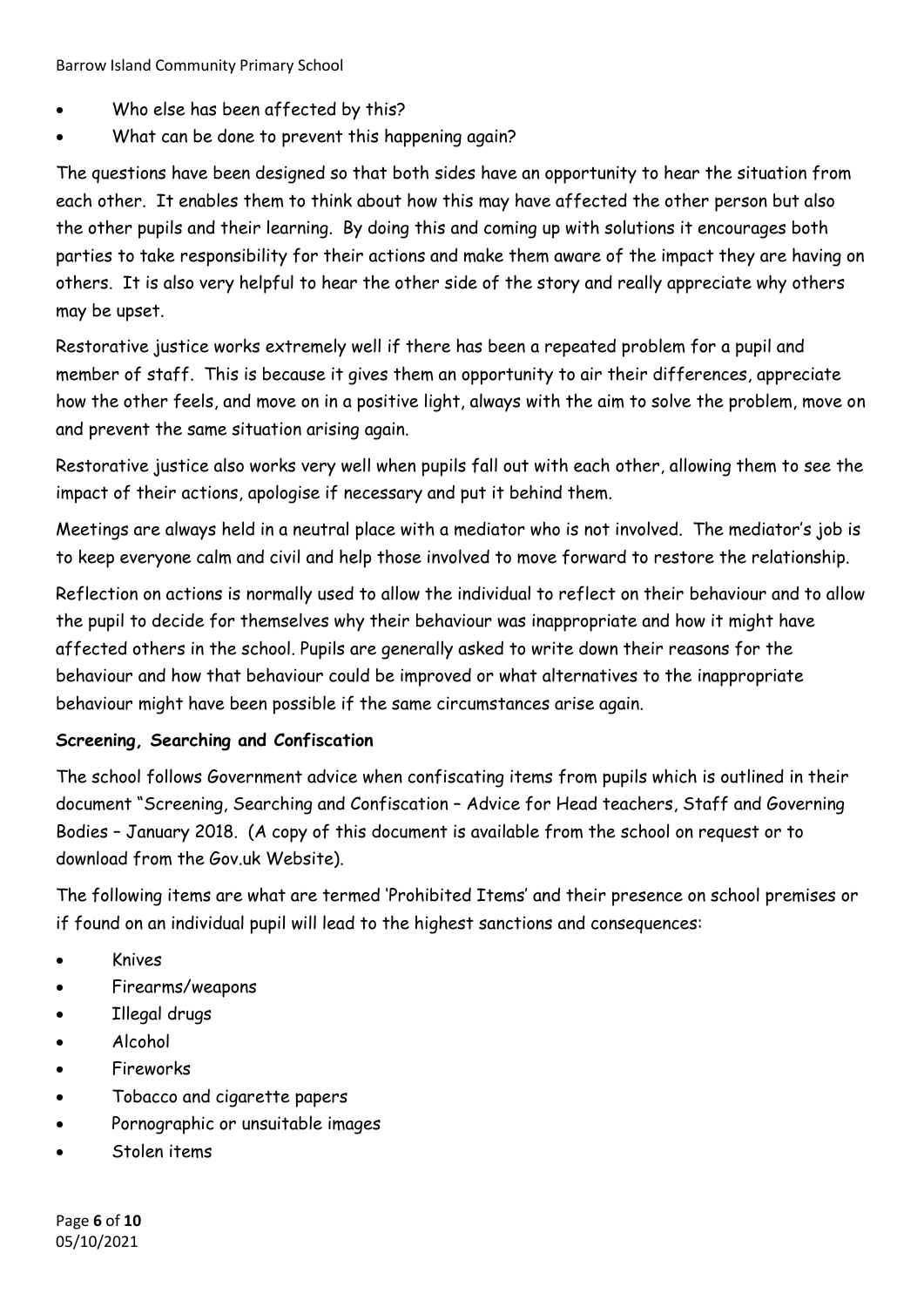Any article that the member of staff (or other authorised person) reasonably suspects has been, or is likely to be, used:

i) to commit an offence,

ii) to cause personal injury to, or damage to the property of, any person (including the pupil)

### **The role of the Teaching Staff**

It is the responsibility of the class teacher to ensure that the Golden Rules are followed in their class, and that their class behaves in a responsible manner during lesson time.

The adults in our school have high expectations of the children in terms of behaviour, and they strive to ensure that all children work to the best of their ability.

The teaching staff treat each child fairly and enforces the Golden Rules consistently. The teachers treat all children in their class with respect and understanding.

If a child misbehaves repeatedly in class or during small group time, the teaching staff keep records of all such incidents. In the first instance, the class teacher deals with incidents him/herself in the normal manner. However, if misbehaviour continues, the class teacher seeks help and advice from the head teacher. Once parents are involved a Behaviour Support Plan will also come in to operation, which gives clear targets for improvement and outlines the support and incentives, which are available in order to meet these targets.

The class teacher liaises with external agencies, as necessary, to support and guide the progress of each child. The class teacher may, for example, discuss the needs of a child with the Education Welfare Officer, Social Worker (if involved) or LEA behaviour support service.

The class teacher reports to parents about the progress of each child in their class, in line with the whole–school policy (Parents Meetings during the Autumn and Spring Terms and a written report during the Summer Term).

The class teacher may also contact a parent at other times if there are concerns about the behaviour or welfare of a child.

#### **The role of the lunchtime supervisor**

It is the responsibility of the lunchtime supervisor to ensure that the Golden Rules are followed at lunch time and that the children behave in a responsible manner. If a child misbehaves repeatedly at lunch time the senior lunch time supervisor keeps records of all such incidents. In the first instance, the lunchtime supervisor deals with incidents him/herself in the normal manner. However, if misbehaviour continues, they seek help and advice from the head teacher.

Page **7** of **10** 05/10/2021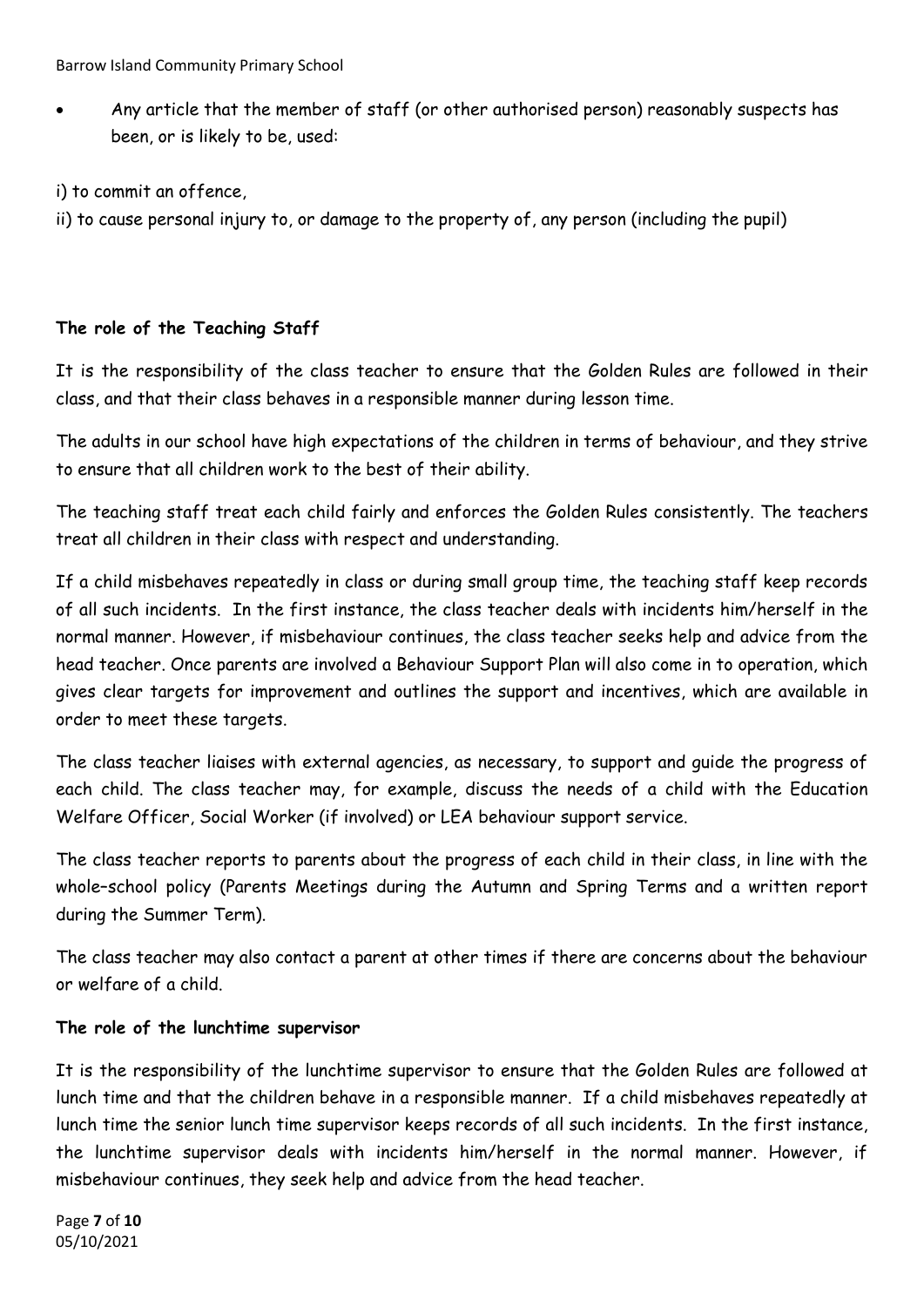### **The role of the head teacher**

It is the responsibility of the head teacher, under the School Standards and Framework Act 1998, to implement the school behaviour policy consistently throughout the school, and to report to governors, when requested, on the effectiveness of the policy. It is also the responsibility of the head teacher to ensure the health, safety and welfare of all children and staff in the school.

The head teacher supports the staff by implementing the policy, by setting the standards of behaviour, and by supporting staff in the implementation of the policy.

The head teacher keeps records of all reported serious incidents of misbehaviour.

The head teacher has the responsibility for giving fixed-term suspensions to individual children for serious acts of misbehaviour. For repeated or very serious acts of anti-social behaviour, the head teacher may permanently exclude a child. School governors will be notified and consulted in such cases.

#### **The role of parents**

The school works collaboratively with parents, so children receive consistent messages about how to behave at home and at school.

We explain the Golden Rules in the school prospectus, and we expect parents to read these and support them.

We expect parents to support their child's learning, and to co-operate with the school. We try to build a supportive dialogue between the home and the school, and we inform parents immediately if we have concerns about their child's welfare or behaviour.

If the school has to use reasonable sanctions to discipline a child, parents should support the actions of the school. If parents have any concern about the way that their child has been treated, they should initially contact the class teacher. If the concern remains, they should contact the head teacher or school governors. If these discussions cannot resolve the problem, a formal grievance or appeal process can be implemented.

#### **The role of governors**

The governing body has the responsibility of setting down these general guidelines on standards of discipline and behaviour, and of reviewing their effectiveness. The governors support the head teacher in carrying out these guidelines.

The head teacher has the day-to-day authority to implement the school behaviour and discipline policy, but governors may give advice to the head teacher about particular disciplinary issues. The head teacher must take this into account when making decisions about matters of behaviour.

#### **Fixed-term exclusions**

Page **8** of **10** 05/10/2021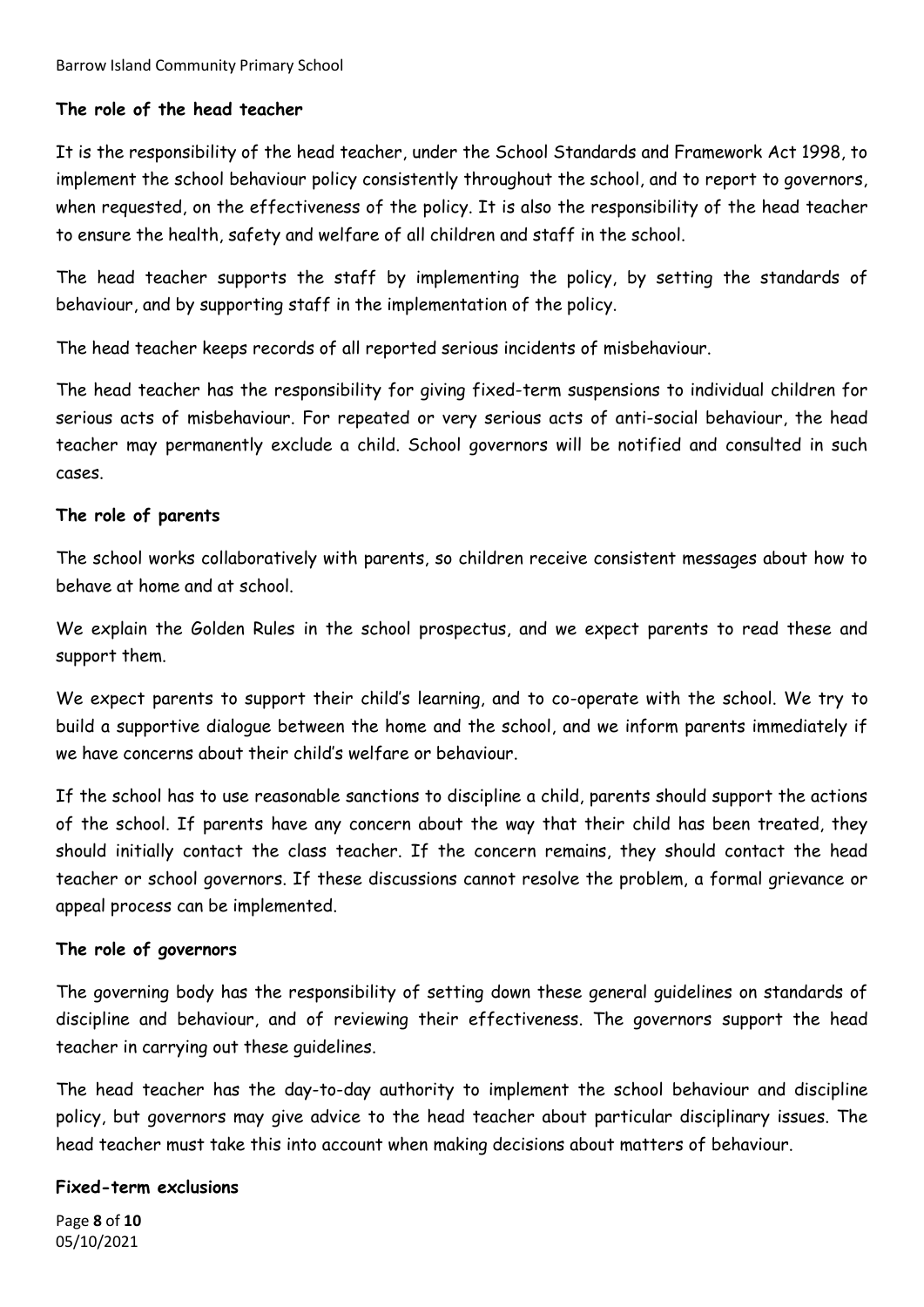We will endeavour to avoid exclusion from school at all costs. A decision to exclude a pupil for a fixed period is taken only in response to very serious breaches of the school's Whole School Behaviour Policy and procedures, including persistent disruptive behaviour, where these are not serious enough to warrant permanent exclusion and lesser sanctions such as detention are considered inappropriate. Reference will be made to DfE guidance 'Exclusion from maintained schools, Academies and pupil referral units in England' – September 2017.

## **Permanent Exclusions**

A decision to exclude a pupil **permanently** will be taken only:

- a) in response to serious breaches of the school's Whole School Behaviour Policy and procedures; and
- b) if allowing the pupil to remain in school would seriously harm the education or welfare of the pupil or others in the school

A decision to exclude a pupil **permanently** is a serious one and will only be taken where the basic facts have been clearly established on the balance of probabilities and considering all the circumstances, the evidence available and the need to balance the interests of the pupil against those of the whole school community. It will usually be the final step in a process for dealing with disciplinary offences following a wide range of other strategies which have been tried without success. It is an acknowledgement by the school that it has exhausted all available strategies for dealing with the pupil and will normally be used as a last resort.

There will, however, be exceptional circumstances where, in the Head teacher/Principal's judgement, it is appropriate to permanently exclude a pupil for a first or 'one-off' offence.

## **Exclusions - The Right of Appeal and Legal Duties**

Depending on the type of exclusion, in most cases, parents have the right to make representations to the governing body (or discipline committee). In all cases of permanent exclusion, parents have the additional right to appeal to an independent appeal panel.

The school has a duty to provide suitable full-time education for the excluded pupil from the sixth school day of any fixed period of exclusion of more than five consecutive school days. Local Authorities are under a duty to provide suitable full-time education from the sixth school day of a permanent exclusion.

## **Monitoring**

The head teacher monitors the effectiveness of this policy on a regular basis. She also reports to the governing body on the effectiveness of the policy and, if necessary, makes recommendations for further improvements.

Page **9** of **10** 05/10/2021 The school keeps a variety of records of incidents of misbehaviour. The class teacher may record minor classroom incidents. The head teacher records those incidents where a child is sent to him/her